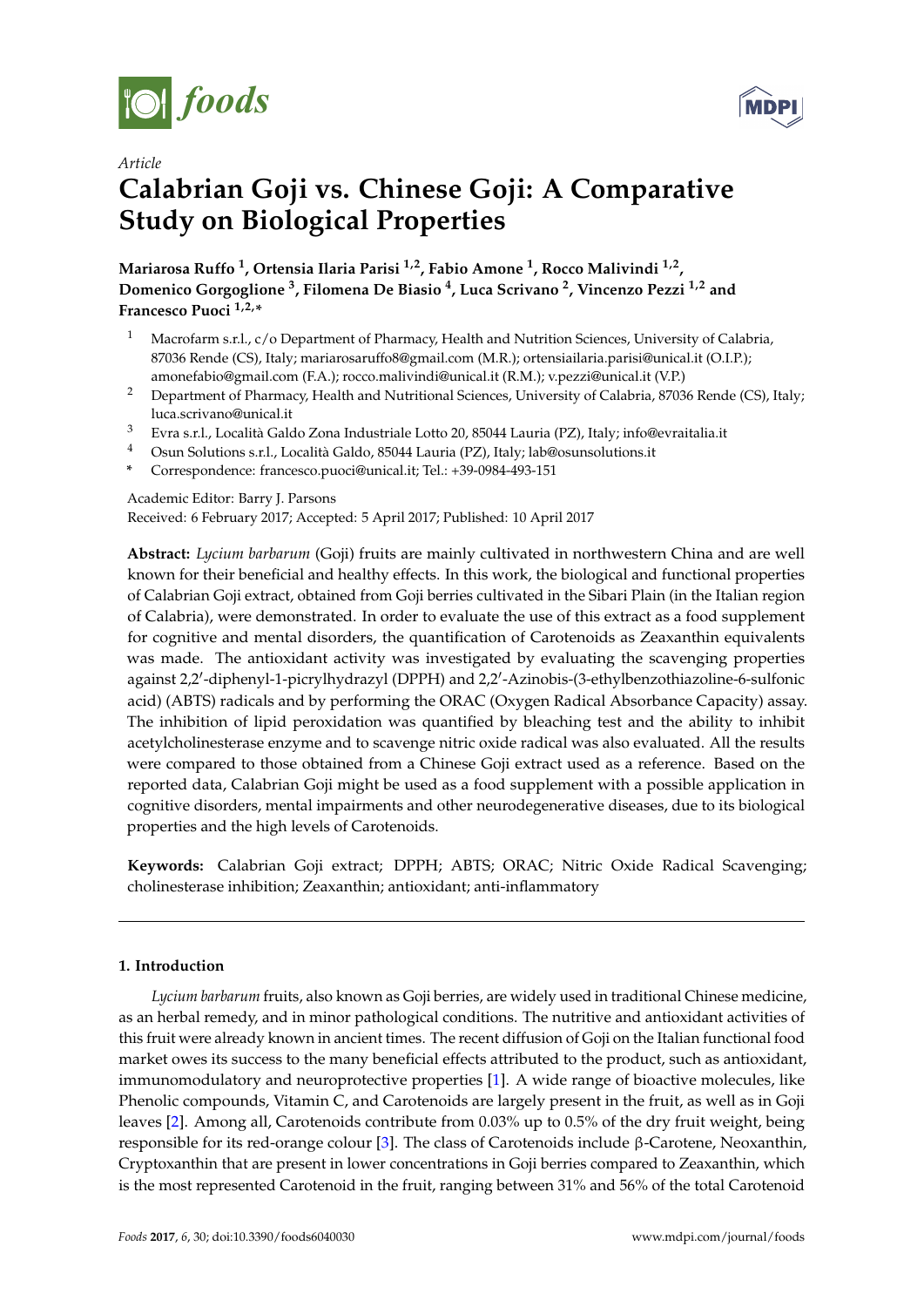content, in the form of Dipalmitin Zeaxanthin [\[4\]](#page-8-3). Zeaxanthin is a xanthophyll pigment that can be found in egg yolk, as well as coloured fruits and vegetables. This Carotenoid, together with Lutein and Cryptoxanthin, accumulates primarily in the frontal and occipital cortices of the brain, where it exerts a neuroprotective activity, and lower concentrations are associated with lower cognitive functions [\[5\]](#page-8-4). Since Zeaxanthin, as its isomer (Lutein), passes the blood-retina barrier of the eye, it can also accumulate in the macula in higher concentrations than in other tissues, and it can prevent macular degeneration, acting as a filter of the blue light that enters the eye [\[6\]](#page-8-5). For this reason, they are also known as macular pigments. Many studies report a close correlation between serum levels of Zeaxanthin and its concentration in the macula. Moreover, the optical density of the macular pigment is strictly related to the amount of Carotenoid located in the brain. Thus, it can be a tool for Zeaxanthin and Lutein brain concentration determination [\[7\]](#page-8-6). This evidence is in line with age-related retinal degeneration in subject with cognitive impairment conditions [\[8\]](#page-8-7). Although the molecular processes involved in Zeaxanthin neuroprotection are not well-known, the proposed mechanisms include antioxidant activity and scavenging activity against free radical and reactive oxygen species, reduction of the oxidative stress, regulation of the inflammatory pathways and modulation of the synaptic membrane stability [\[9\]](#page-8-8). Indeed, it has been largely assessed that oxidative stress and inflammation are the secondary cause of Alzheimer's disease, and of other conditions related to memory loss and cognitive impairments [\[10\]](#page-8-9). Primary hallmarks of the disease are the accumulated extracellular amyloid beta and intraneuronal phosphorylated tau protein. All these evidences suggested that dietary integration with products containing antioxidant and anti-inflammatory agents, such as Zeaxanthin, may prevent the oxidative stress and the inflammatory damage of neural tissues and thus may be of benefit in different cognitive disorders.

The purpose of this research was to study the beneficial properties of Goji fruit cultivated in the Sibari Plain (in the Italian region of Calabria) and investigate the chemical composition of this fruit grown in a different climatic area, such as the Mediterranean region. Two types of Goji berries extract were compared: one obtained from Goji fruit cultivated in the Sibari Plain and the other one obtained from Chinese Goji berries. The amount of Carotenoids was quantified and expressed as Zeaxanthin equivalents, and the antioxidant and anti-inflammatory activities of Calabrian Goji extract were also investigated. All of the experiments were conducted in order to analyze this extract as a food supplement that could be used for the treatment of cognitive and mental disorders.

#### **2. Materials and Methods**

#### *2.1. Materials*

2,2'-Diphenyl-1-picrylhydrazyl radical (DPPH), 2,2'-Azinobis-(3-ethylbenzothiazoline-6-sulfonic acid) (ABTS), Potassium persulfate, Dipotassium hydrogen phosphate, Potassium dihydrogen phosphate, (±)-6-Hydroxy-2,5,7,8-tetramethylchromane-2-carboxylic acid (Trolox), Fluorescein, 2,2'-azobis-(2-amidinopropane) dihydrochloride (AAPH), β-Carotene, Linoleic acid, Tween 20, Acetylthiocholine iodide (ATChI), 5,5'-Dithio-bis(2-nitrobenzoic-acid) (DTNB), Torpedo californica (electric eel) Acetylcholinesterase (Type-VI-S, EC 3.1.1.7 (AChE)), Sulfanilamide, *N*-(1-naphthyl) ethylenediamine dihydrochloride, Sodium nitroprusside, Phosphoric acid (H<sub>3</sub>PO<sub>4</sub>), Zeaxanthin (Z) and Sodium chloride (NaCl) were obtained from Sigma-Aldrich (Sigma Chemical Co., St Louis, MO, USA).

All the solvents were high-performance liquid chromatography (HPLC)-grade and provided by Sigma-Aldrich (Sigma Chemical Co., St. Louis, MO, USA).

Calabrian Goji fruits were obtained from Biocal s.r.l. (Calabria, Italy), while Chinese Goji fruits, cultivated in China, were imported and provided by Biocal s.r.l. Dry extracts of both fresh fruits were prepared by Evra s.r.l., following an extraction procedure covered by professional secrecy. The extracts have been lyophilized to dry powder before proceeding with biological properties evaluation. In each experiment the Chinese Goji extract powder was used as a reference.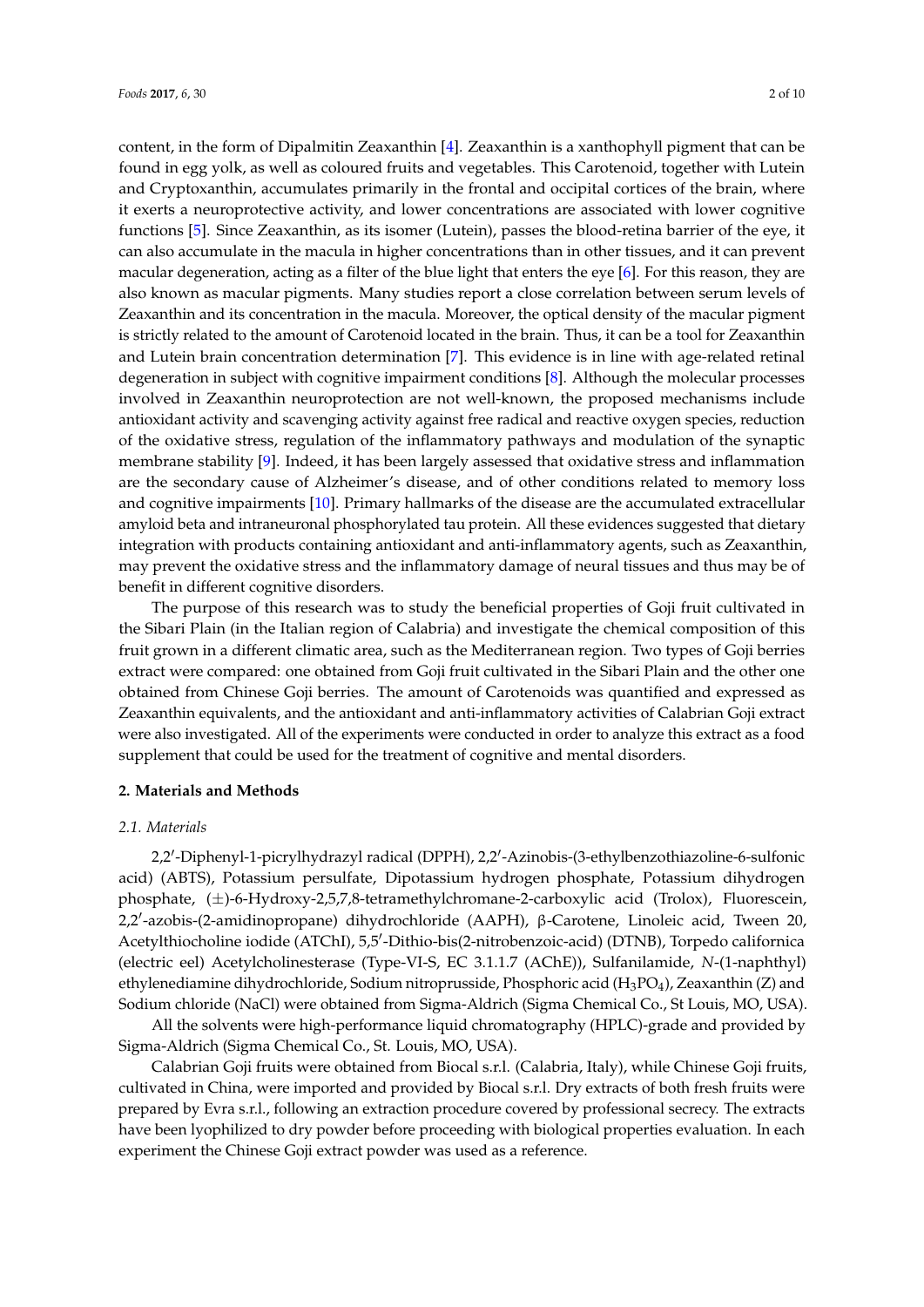#### *2.2. Instrumentation*

UV-Vis absorption spectra were obtained with a Jasco V-530 UV/Vis spectrometer (Jasco, Lecco, Italy). ORAC assay was carried out using a Synergy H1 Hybrid Reader; Bio-Tek Instruments, Inc., Winooski, VT, USA.

#### *2.3. Scavenging of DPPH Free Radical*

The DPPH free radical scavenging assay was carried out as described in literature with slight modifications [\[11\]](#page-8-10). In the adopted protocol, 1 mL of an aqueous solution 1.5 mg/mL of each tested Goji extract was mixed with 4 mL of an ethanolic DPPH solution (200  $\mu$ M) and, then, 6 mL of ethanol were added. A control was prepared in the same experimental conditions using 1 mL of distilled water. All the samples were incubated in the dark and, after 15 min, the absorbance related to the residual DPPH concentration was measured at 517 nm.

The radical scavenging activity of the tested Goji extracts was expressed as inhibition percent, which was calculated according to the following Equation (1):

$$
Inhibition\,(\%) = \left(\frac{A_0 - A_1}{A_0}\right) \times 100\tag{1}
$$

where  $A_0$  is the absorbance of the control and  $A_1$  is the absorbance of the samples.

All determinations were carried out in triplicate and data were expressed as standard error of the mean (SEM).

#### *2.4. ABTS Radical Scavenging Assay*

2,2'-Azinobis-(3-ethylbenzothiazoline-6-sulfonic acid) (ABTS) radical scavenging activity was investigated by absorbance measurement of the radical cation (ABTS<sup>\*+</sup>) according to literature with some modifications [\[12\]](#page-8-11). This method is based on the ability of antioxidants to quench the blue-green ABTS radical cation, a chromophore with a characteristic absorption at 734 nm.

ABTS•<sup>+</sup> was generated by the reaction of an aqueous ABTS solution (7 mM) with 2.45 mM Potassium persulfate  $(K_2S_2O_8)$ . The obtained mixture was left at room temperature and in dark conditions and, after 16 h, it was diluted with distilled water to an absorbance of  $0.990 \pm 0.030$  at 734 nm.

In order to evaluate the antioxidant properties of the Calabrian and Chinese Goji extracts, 1 mL of a solution of each tested item (0.3 mg/mL) was added to 1 mL of the final ABTS solution. A control was prepared in the same reaction conditions but using 1 mL of distilled water. The obtained samples were stored in the dark at room temperature and, after 6 min, the absorbance was measured at 734 nm and the ABTS scavenging effect calculated according to Equation (1).

All determinations were repeated in triplicate.

#### *2.5. Oxygen Radical Absorbance Capacity (ORAC) Assay*

The antioxidant capacities of Goji samples were evaluated using the method described in literature with a slight modification [\[13\]](#page-8-12). The test was performed using black-walled 96-well plates, with each well characterized by a final volume of 200  $\mu$ L. 75 mM Phosphate buffer (pH 7.4) was prepared for making 40 nM Fluorescein and 150 mM AAPH (2,2'-azobis-(2-amidinopropane) dihydrochloride) solutions. The blank well received  $25 \mu L$  of distilled water, the sample wells received  $25 \mu L$  of each Goji extract (solutions at different concentrations), while the standard wells were filled with 25 µL of Trolox standard solutions prepared at different concentrations. Then, each well received 150 µL of Fluorescein and the plate was placed into the microplate reader. After 15 min of incubation at  $37 \degree C$ , 25 µL AAPH were added to each well and fluorescence was recorded every minute for 60 min using an excitation wavelength of 485 nm and an emission wavelength of 520 nm. Radical absorption capacity was calculated using differences in areas under the Fluorescein decay curve (AUC) between the blank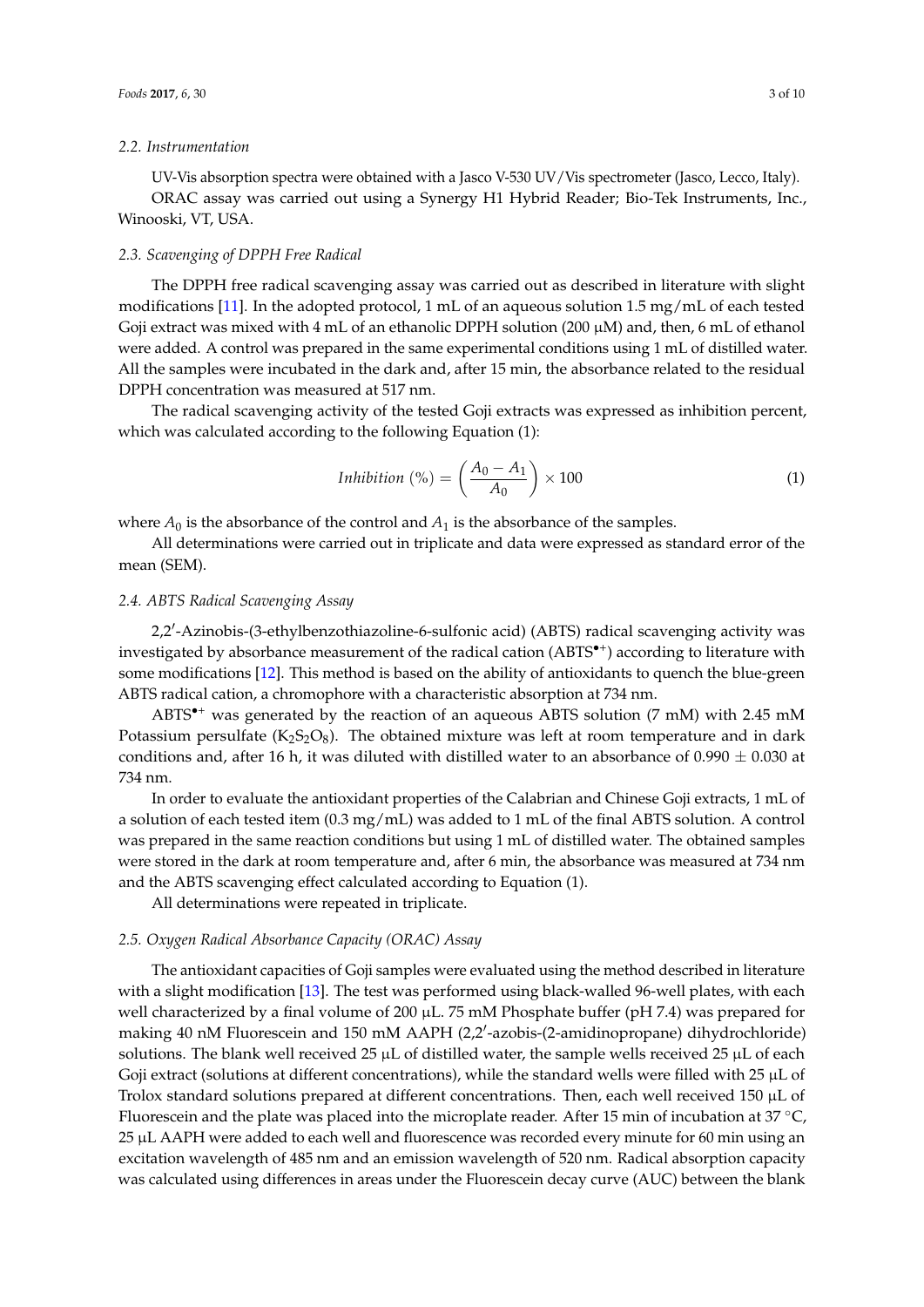and a sample and results were expressed as  $\mu$ mol of trolox equivalents per 100 grams of dried sample ( $\mu$ mol TE/100 g) according to Equation (2):

$$
AUC = 1 + \frac{f_1}{f_0} + \frac{f_2}{f_0} + \frac{f_3}{f_0} + \frac{f_4}{f_0} + \dots + \frac{f_{60}}{f_0}
$$
 (2)

#### *2.6. β-Carotene–Linoleic Acid Assay*

The antioxidant properties of the Calabrian and Chinese Goji extracts were also explored by evaluating the capability to inhibit lipid peroxidation.

The assay was carried out according to the procedure already reported in [\[14\]](#page-8-13). The two Goji extracts were tested at a concentration of 0.15 mg/mL and the antioxidant activity ( $A_0 \times A$ ) was expressed as inhibition percentage according to the Equation (3):

$$
A_0 \times A = 100 \times (1 - \frac{A_0 - A_t}{A'_0 - A'_t})
$$
\n(3)

where  $A_0$  and  $A'_0$  are the absorbance values recorded at the initial time of the incubation for tested items and control, respectively, and  $A_t$  and  $A'_t$  are the absorbance for tested samples and control after incubation for 60 min.

All the experiments were carried out in triplicate.

#### *2.7. Cholinesterase Inhibitory Assay*

Acetylcholinesterase inhibition activity of the Goji extracts was evaluated and the adopted experimental procedure was reported in a previous study [\[15\]](#page-8-14). In order to determine the  $IC_{50}$  values, the amount of 20 µL of different concentrations of Calabrian and Chinese Goji extracts were added to 40 µL of AChE (2 U/mL in PBS pH 8). This reaction mixture was added to 2 mL of buffer pH 8 (0.1 mM) and allowed to stand for 30 min in an ice bath at 4  $°C$ . In order to remove the interference of the test substances, 20  $\mu$ L of Physostigmine (0.1 mM) were added in duplicate tubes. Finally, 20  $\mu$ L of DTNB (0.05 mM in buffer pH 7) and 20  $\mu$ L of ATCI (0.018 mM in buffer pH 7) were added and the tubes were incubated in a water bath at  $37^{\circ}$ C for 20 min. With the aim to evaluate the inhibiting activity of the tested samples, the hydrolysis of acetylthiocholine was monitored and the obtained yellow 5-thio-2-nitrobenzoate was read at 405 nm. The obtained results were expressed as inhibition percentage of the enzyme activity calculated according to Equation (4):

$$
Inhibition = \frac{(A_b - A_{bc}) - (A_s - A_{cs})}{(A_b - A_{bc})} \times 100
$$
\n(4)

where  $A_b$  and  $A_{bc}$  represent the absorbance of blank and blank positive control, respectively, and  $A_s$ and *Acs* represent the absorbance of sample and sample positive control, respectively.

Each test was carried out in triplicate and data were expressed as means (SEM).

#### *2.8. Nitrite Oxide Scavenging Activity*

The scavenging effect of the tested samples on Nitric Oxide was evaluated by the quantification of NO radical generated from Sodium nitroprusside according to the method reported in literature with some modifications [\[16\]](#page-8-15). An aliquot of 0.5 mL of each Goji extract (0.9 mg/mL) was added to 2.5 mL of Sodium nitroprusside 5 mM in Phosphate buffer solution (pH 7.4) and the tubes were subsequently subjected to irradiation in the presence of a visible polychromatic light source (25 W tungsten lamp) for 3 h. Then, 0.5 mL of the solution in the test tubes were mixed with 0.5 mL of Griess reagent (1% Sulfanilamide in 5%  $H_3PO_4$  and 0.1% Naphthylethylenediamine dihydrochloride). After 5 min, the absorbance of the chromophore formed during the diazotization of nitrite with Sulphanilamide and subsequent coupling with Napthylethylenediamine dihydrochloride was read at 546 nm.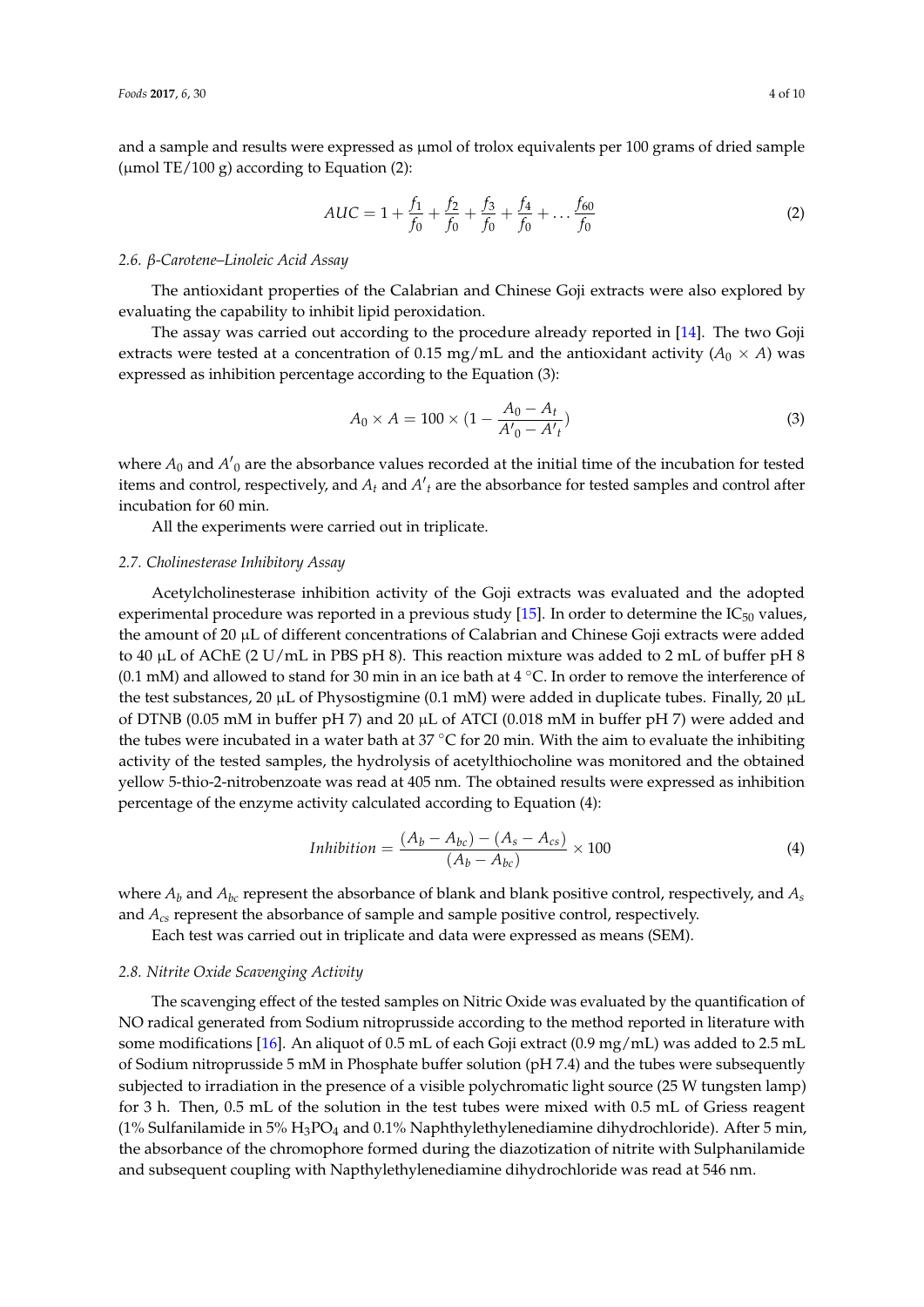A control sample in the absence of Goji extract was treated under the same experimental conditions, but using 0.5 mL of distilled water.

The Nitrite Oxide scavenging activity was calculated according to the Equation (1) and expressed The Nitrite Oxide scavenging activity was calculated according to the Equation (1) and as inhibition percentage.

All determinations were carried out in triplicate. All determinations were carried out in triplicate.

#### *2.9. Total Carotenoids Content 2.9. Total Carotenoids Content*

For this study, 1 g of freeze-dried samples was weighted in a tube and mixed with 1 mL of 5% NaCl For this study, 1 g of freeze‐dried samples was weighted in a tube and mixed with 1 mL of 5% aqueous solution. The solution was shaken and sonicated for 15 min, using an ultrasonic bath. Later, 3 mL of Hexane were added to the tube and the mixture obtained was magnetically stirred at room temperature overnight. Then, the mixture was centrifuged at 5000 rpm for 10 min. The supernatant was collected and absorbance was measured at 460 nm using Jasco V-530 UV/Vis spectrometer [\[17\]](#page-9-0). The same extraction procedure was followed for both Goji extracts. The amount of total Carotenoids was expressed as milligrams equivalents of Zeaxanthin per gram of extract (mg eq Z/g). A calibration curve was established by using zeaxanthin as the marker compound.  $\omega$  capitalization curve was established by using  $\omega$  using  $\omega$  as the marker compound.

# *2.10. Statistical analysis 2.10. Statistical analysis*

All data are presented as mean  $\pm$  standard deviation (SD) and were carried out using unpaired Student's *t*-test.*p* values <  $0.05$  were considered statistically significant.  $\frac{1}{2}$  in data are presented as in an  $\pm$  standard deviation (5D) and we

The inhibitory concentrations of  $50\%$  (IC<sub>50</sub>) were obtained by interpolation from linear regression analyses.

#### **3. Results**

#### *3.1. Scavenging of DPPH and ABTS Free Radicals 3.1. Scavenging of DPPH and ABTS Free Radicals*

The antioxidant activity of Calabrian and Chinese Goji extracts was investigated by performing the DPPH and ABTS assays, which represent widely employed in vitro methods for the assessment of the antioxidant properties of natural extracts. The antioxidant activity of Calabrian and Chinese Goji extracts was investigated by performing

In the present work, the ability of the tested items to reduce DPPH and ABTS radicals was expressed as inhibition percentage and, as it is possible to note in Figure [1,](#page-4-0) the Calabrian Goji extract exhibited higher antioxidant activities compared to the Chinese one. The tendency of higher inhibition of DPPH and ABTS radicals in Goji berries extract, obtained starting from a Calabrian cultivation, may be attributed to its chemical composition, which may be different from that of the Chinese Goji.

<span id="page-4-0"></span>

**Figure 1.** Antioxidant and anti-inflammatory activities of (■) Calabrian and (■) Chinese Goji extracts (0.15 mg/mL) in terms of DPPH, ABTS, lipid peroxidation and NO inhibition expressed as percentage. (0.15 mg/mL) in terms of DPPH, ABTS, lipid peroxidation and NO inhibition expressed as percentage. Values are the mean  $\pm$  SD (standard deviation). Significance was defined as  $*$   $p$  < 0.05.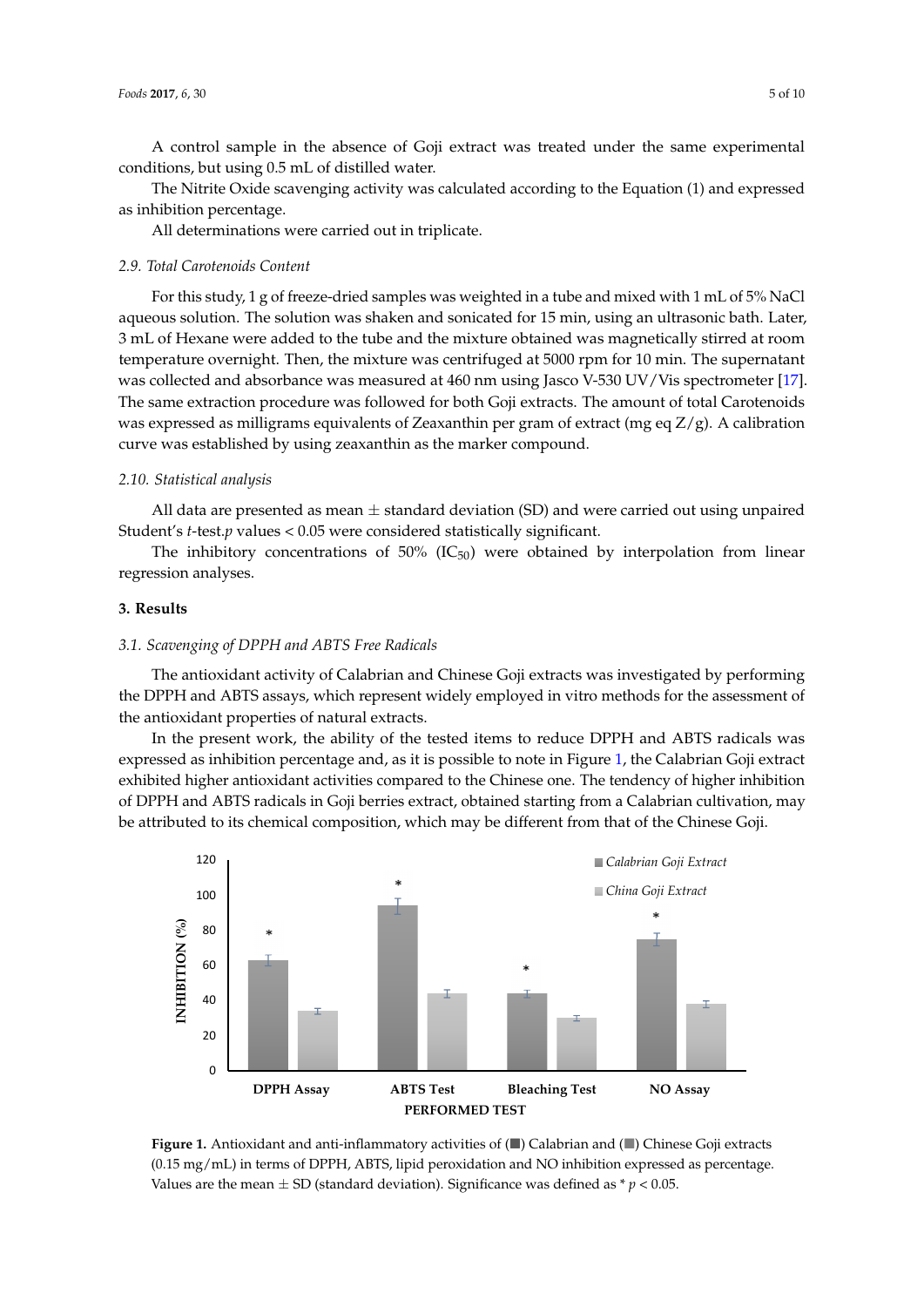The β-Carotene–linoleic acid assay, also known as bleaching test, is a measure of the ability of a The β‐Carotene–linoleic acid assay, also known as bleaching test, is a measure of the ability of a sample to inhibit lipid peroxidation, which is quantified by the evaluation of β-Carotene discoloration. The obtained results (44.2%  $\pm$  1.7% and 30.4%  $\pm$  1.1% for Calabrian and Chinese Goji extract, respectively), expressed as inhibition percentage, are shown in Figure [1](#page-4-0) and clearly indicate the significant antioxidant properties of the Calabrian Goji extract when compared to the Chinese sample.

#### *3.3. Oxygen Radical Absorbance Capacity (ORAC) Assay 3.3. Oxygen Radical Absorbance Capacity (ORAC) Assay*

Figure [2](#page-5-0) shows the antioxidant potential of Calabrian and Chinese Goji extracts evaluated by ORAC assay and expressed as µmol of Trolox equivalents per 100 grams of dried sample gy state assay and expressed as place of Trolox equivalents per 100 grams of dried sample (μmol TE/100 g), quantified using a Trolox calibration curve. The Calabrian Goji extract and the Chinese Goji extract showed an antioxidant capacity equal to 630.21 and 617.18 μmol TE/100 g, σ respectively. In these results, the values obtained for both the tested samples, in term of antioxidant properties, were similar despite the different behavior observed in DPPH and ABTS assays and due to the different nature of the performed methods. different nature of the performed methods.  $T_{\text{tot}}$  g), quantified using a Trolox calibration curve. The Calabrian Goji extract and the  $\frac{1}{2}$ 

<span id="page-5-0"></span>

**Figure 2.** Antioxidant activity (ORAC values) of Calabrian and Chinese Goji extracts. ORAC values **Figure 2.** Antioxidant activity (ORAC values) of Calabrian and Chinese Goji extracts. ORAC values are expressed in terms of micromoles of trolox equivalents per 100 g of dry weight. Values are the are expressed in terms of micromoles of trolox equivalents per 100 g of dry weight. Values are the mean  $\pm$  SD. Significance was defined as  $* p < 0.05$ .

## *3.4. Nitric Oxide Radical Scavenging Assay 3.4. Nitric Oxide Radical Scavenging Assay*

In order to investigate the anti-inflamentary properties of  $C_1$ In order to investigate the anti-inflammatory properties of Calabrian and Chinese Goji extracts,<br>In order to investigate the anti-inflammatory properties of Calabrian and Chinese Goji extracts, their Nitric Oxide radical scavenging activity was evaluated in terms of radical reduction and results<br>The calculation and Chinese results and results and results and results and results and results and results were expressed as inhibition percentage (75.2% $\pm$  1.2% and 38.5%  $\pm$  1.6% for Calabrian and Chinese Goji extract, respectively, see Figure [1\)](#page-4-0). The achieved data highlighted the significant effect of Goji fruits cultivated in Calabria on Nitric Oxide, which is a proinflammatory mediator.

#### $C^{\alpha}$  extracts were evaluated as  $C^{\alpha}$  in higher tested as ACH inhibiting agents. Both the tested as  $C^{\alpha}$ *3.5. Cholinesterase Inhibitory Assay*

Calabrian and Chinese Goji extracts were evaluated as AChE inhibiting agents. Both the tested items showed inhibitory effects against the enzyme, with IC $_{50}$  values found to be 10.2 and 14.8 mg/mL for the Calabrian and the Chinese Goji extract, respectively. The obtained results confirmed the relevance of the Calabrian Goji extract as a possible nutraceutical supplementation.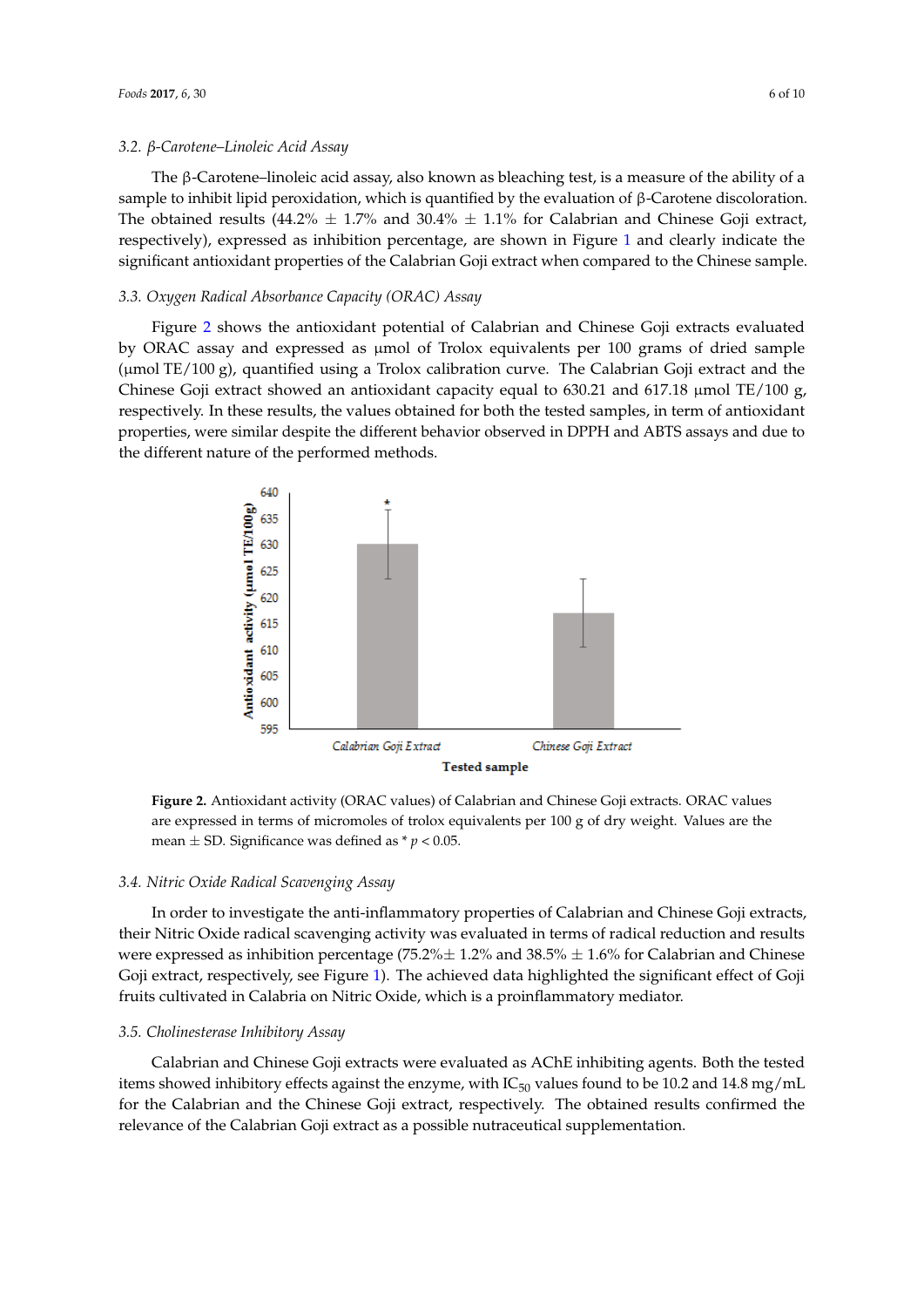#### *3.6. Total Carotenoids as Zeaxanthin Equivalents*

The Calabrian and Chinese Goji extracts were analyzed for their content of Carotenoids as Zeaxanthin equivalents, in order to compare these extracts in terms of Zeaxanthin food supplements. Results are shown in Table [1,](#page-6-0) where the quantitative differences are highlighted among the two samples, probably due to the climatic conditions in which Calabrian Goji was cultivated. The Calabrian Goji has been proved to be a rich source of Carotenoids and, thus, it may be used as Zeaxanthin food supplement in those cases in which the intake of Carotenoids could be useful (e.g., for the improvement of cognitive disorders) [\[5](#page-8-4)[,7](#page-8-6)[,9\]](#page-8-8).

<span id="page-6-0"></span>**Table 1.** Total Carotenoids expressed as milligram equivalents of Zeaxanthin per gram of extract (mg eq Z/g) in Calabrian and Chinese Goji extracts.

| <b>Samples</b>         | Total Carotenoids Content (mg eq Z/g) |
|------------------------|---------------------------------------|
| Calabrian Goji extract | $7.8 + 0.1$                           |
| Chinese Goji extract   | $5.2 + 0.3^1$                         |

<sup>1</sup> Values are expressed as the mean  $\pm$  SD of at least three independent experiments.

#### **4. Discussion**

#### *4.1. Antioxidant Properties*

In order to verify and compare the antioxidant properties of Calabrian and Chinese Goji extracts, their scavenging ability towards DPPH and ABTS radicals was investigated. The obtained results have evidenced the presence of an important antioxidant activity in both the Goji extracts, but, in the same conditions, Calabrian Goji exhibits a stronger antioxidant ability. This tendency is probably due to the higher concentration of Carotenoids and Zeaxanthin. It is well known, indeed, that Carotenoids are able to prevent damaging oxidation by scavenging free radicals [\[18\]](#page-9-1). Furthermore, in another study, the antioxidant activity of Zeaxanthin and Carotenoid fractions was studied and their ability to scavenge hydroxyl and superoxide radical anions was confirmed [\[19\]](#page-9-2). The ability of Calabrian and Chinese Goji extracts to inhibit lipid peroxidation was also evaluated. The importance of the assessment of inhibition ability of lipid peroxidation is due to the negative influence towards neurodegenerative disorders [\[20](#page-9-3)[,21\]](#page-9-4), above all during aging [\[22\]](#page-9-5). For this reason, herbal drug supplementation that contains antioxidant compounds could improve the oxidative stress induced by aging and neurodegenerative conditions [\[23,](#page-9-6)[24\]](#page-9-7).

In order to perform this test, β-Carotene-linoleic acid system was used. The aim of this assay is to observe the β-Carotene bleaching, an event that occurs only in the absence of an antioxidant. After the oxidation of Linoleic acid, free radicals are generated and themselves attack β-Carotene molecules, which lose their conjugation and undergo discoloration. In the presence of an antioxidant, the structure and the orange color of  $\beta$ -Carotene are maintained [\[15\]](#page-8-14). The results confirmed the higher antioxidant activity of the Calabrian Goji compared to the Chinese Goji.

Furthermore, ORAC assay was employed to evaluate the total antioxidant capacity. This method measures the ability of antioxidant compounds, present in the tested samples, to inhibit the decline of R-PE fluorescence that is induced by a peroxyl radical generator, such as AAPH [\[25\]](#page-9-8). In this test, the obtained results showed little difference between Calabrian and Chinese Goji extract. In both Goji samples, a similar total antioxidant activity was observed.

#### *4.2. Cholinesterase Inhibitory Activity*

In a previous study, the pathogenesis of several neurodegenerative disorders (ND) was studied and the obtained results have shown that the oxidative stress and injured cholinergic neurotransmission play an important role in the development of these disorders [\[26\]](#page-9-9). In order to treat ND, several drugs that are able to improve brain cholinergic activity by inhibiting Acetylcholinesterase enzyme (AChE) were used [\[27\]](#page-9-10). The inhibition of this enzyme could be a possible approach to delay neurodegenerative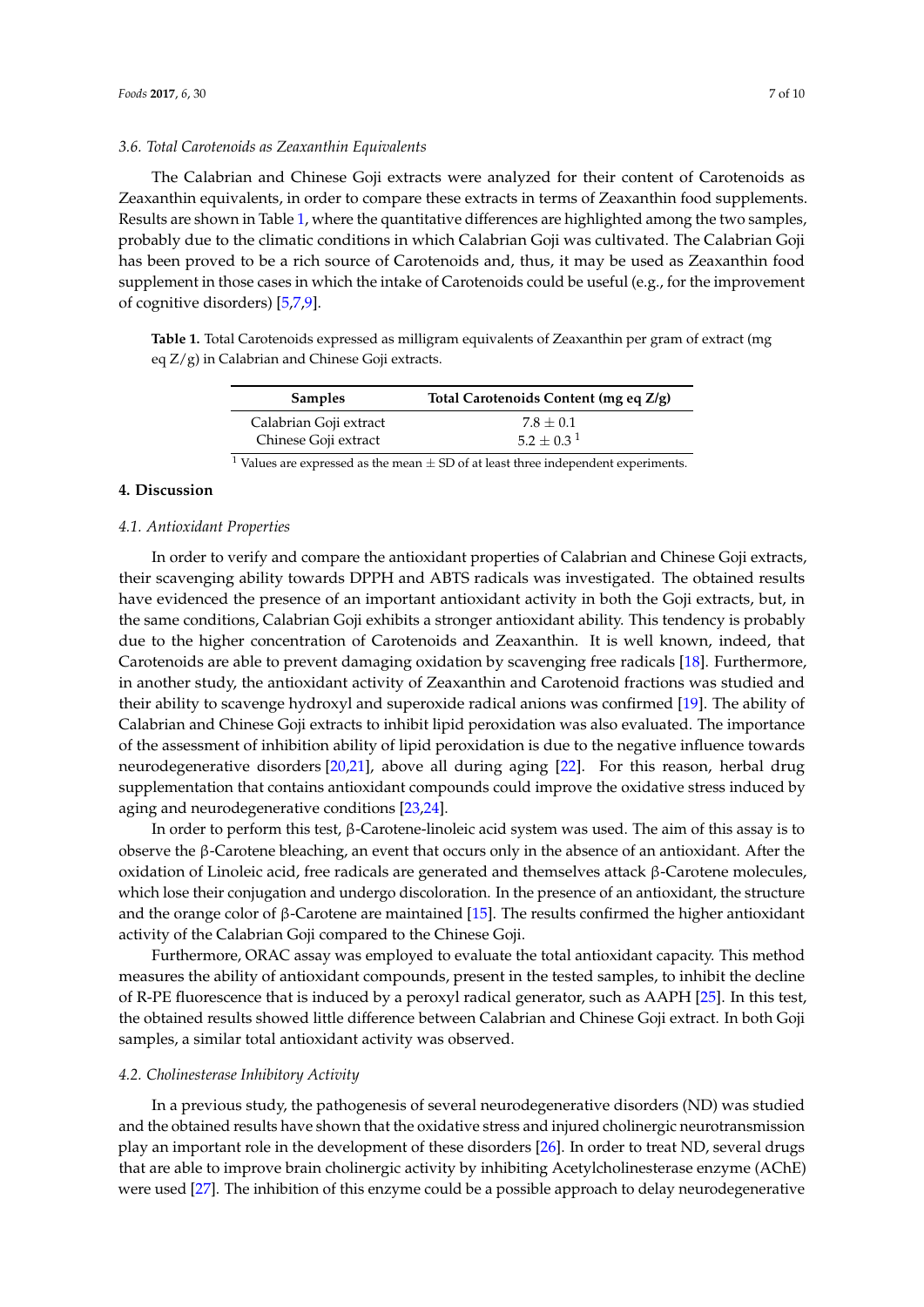disease progression, but the use of this kind of therapeutic agents may cause several side effects. For all these reasons, several natural products which can be used as AChE inhibitors, but with fewer side effects, have replaced some of these drugs [\[28\]](#page-9-11). In order to verify their ability to inhibit AChE and, thus, to improve these neurodegenerative disorders, Calabrian and Chinese Goji extracts were tested. Also in this test, Calabrian Goji extract exhibited the strongest inhibiting activity, confirming that its levels of Carotenoids and Zeaxanthin are probably related to its ability to inhibit AChE.

#### *4.3. Nitric Oxide Radical Scavenging Ability*

In the aim to evaluate the anti-inflammatory activity of Calabrian and Chinese Goji extracts, their reactivity towards Nitric Oxide (NO) was assessed; if Nitric Oxide is present in high concentrations, indeed, it can be considered a proinflammatory mediator [\[29\]](#page-9-12). NO is able to react with superoxide and thus produce peroxynitrite anion, a potential strong oxidant that triggers oxidative damage [\[30\]](#page-9-13). For all of these reasons, the ability to scavenge Nitric Oxide is used to investigate in vitro the anti-inflammatory properties of several natural samples. In a previous work, loss of memory (Alzheimer's disease) and other cognitive disorders were studied and the cause of their development was found to be inflammatory damage [\[31\]](#page-9-14). This research was confirmed by another study that have found high levels of inflammatory markers in the central nervous system of individuals with cognitive (Alzheimer's disease) and neurodegenerative disorders [\[32\]](#page-9-15). A possible remedy to improve neurologic and cognitive development is to introduce antioxidant and anti-inflammatory agents through the diet; an example of these is Zeaxanthin [\[33\]](#page-9-16). In this study, Calabrian Goji extract was found to have good anti-inflammatory activity and this result could be attributed to its high levels of Carotenoids, particularly in terms of Zeaxanthin.

#### *4.4. Carotenoids Quantification in Zeaxanthin Equivalents*

Most of the biological activities of Goji fruits are attributed to their Carotenoids content. Carotenoids, indeed, are the second biological constituent of Goji and, among them, the xanthophyll Zeaxanthin, present in the form of Dipalmitin Zeaxanthin, is the most representative [\[34\]](#page-9-17). Therefore, Goji could be considered a valid natural source of Dipalmitin Zeaxanthin [\[34\]](#page-9-17). In order to investigate the differences in Carotenoids content between two Goji fruits, grown in two different climatic conditions, the quantification of Carotenoids in terms of Zeaxanthin was carried out and the obtained results were compared. It is well known that the intensity of temperature and the sun exposure of fruits influence their chemical composition and, in particular, their Carotenoids content. For these reasons, summer fruits like Goji accumulate more Carotenoids than fall fruits and present high levels of Zeaxanthin dipalmitate, the major pigment and colorant matter of the fruit [\[35\]](#page-9-18). The results of this study confirmed that the sun exposure and the Mediterranean climatic conditions of the Sibari Plain increase the levels of Carotenoids and Zeaxanthin in Goji fruit. The extract obtained from the Calabrian Goji, indeed, has higher levels Carotenoids in terms of Zeaxanthin in comparison to the extract obtained from the Chinese Goji. All these findings suggest that Calabrian Goji extract, due to its biological properties and high Carotenoids content, including Zeaxanthin, might be used as a food supplement for the treatment of cognitive disorders, mental impairments and other neurodegenerative diseases. In fact, carotenoids are reported to be optimal supplementation for the improvement of such conditions [\[5,](#page-8-4)[7,](#page-8-6)[9\]](#page-8-8).

#### **5. Conclusions**

In the present research study, the biological and functional properties of Goji extract, obtained from plants cultivated in Calabria, were evaluated and compared to those of an extract prepared in the same conditions but using Chinese Goji fruits. In this context, the antioxidant properties were investigated by performing DPPH, ABTS, ORAC and β-Carotene–linoleic acid assays; furthermore, the ability to inhibit Acetylcholinesterase activity and to scavenge Nitric Oxide radicals was also explored. Finally, the total Carotenoids content was quantified and expressed in terms of Zeaxanthin. The obtained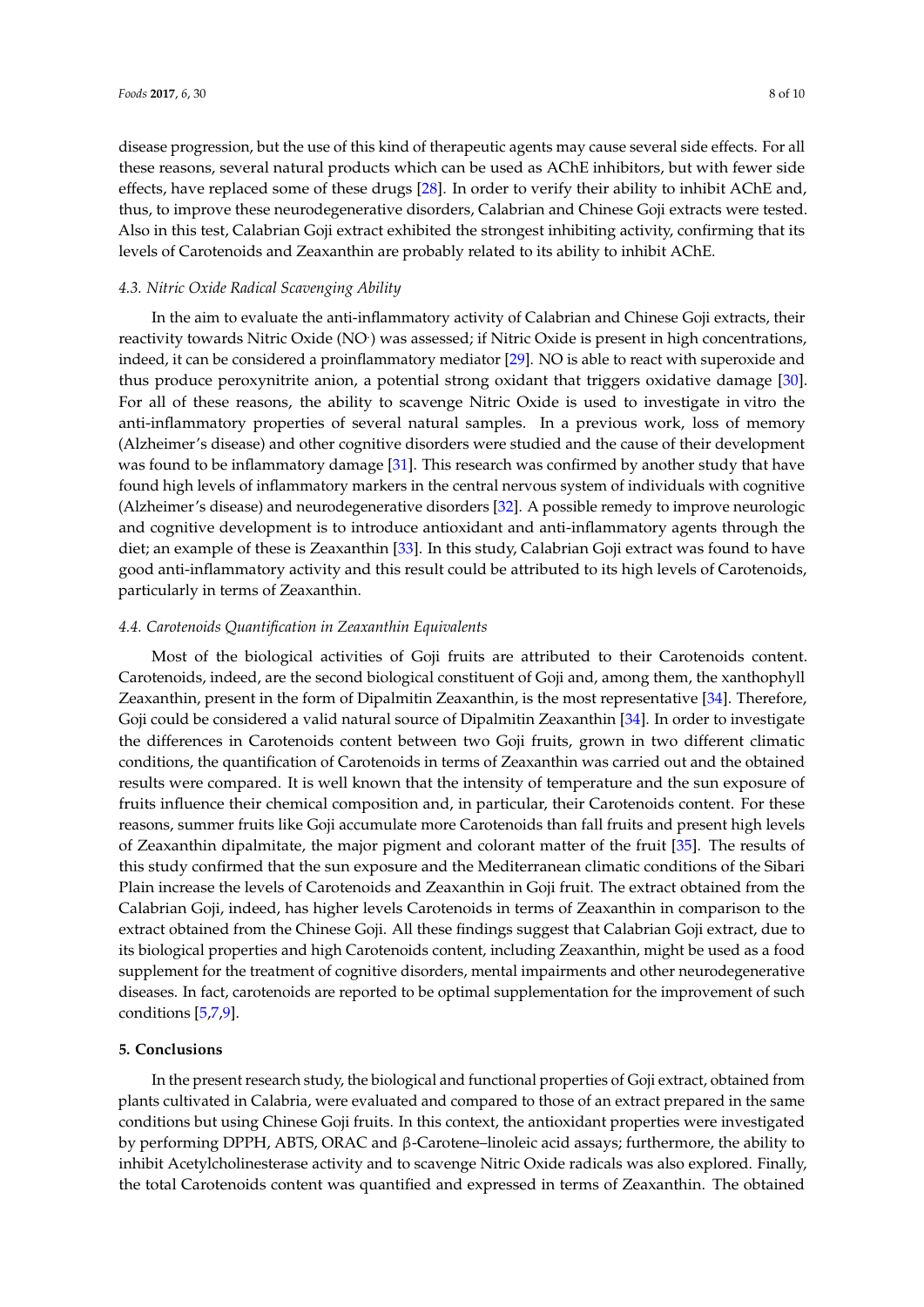results highlighted the good antioxidant, anti-inflammatory and anticholinesterase in vitro properties of the Calabrian Goji extract, which was also found to be a rich source of Carotenoids, compared to the Chinese Goji extract. These findings suggest the potential use of Calabrian Goji extract as a food supplement for cognitive and mental disorders, due to its beneficial effects on human health.

**Acknowledgments:** Supported by funds provided by University of Calabria and NVH Italia s.r.l.

**Author Contributions:** F.P. and V.P. conceived and designed the experiments; F.A. and R.M. performed the experiments; O.I.P. and L.S. analyzed the data; D.G. and F.D.B. provided the Goji extracts; M.R. wrote the paper.

**Conflicts of Interest:** The authors declare no conflict of interest.

#### **References**

- <span id="page-8-0"></span>1. Zhang, Q.; Chen, W.; Zhao, J.; Xi, W. Functional constituents and antioxidant activities of eight Chinese native Goji genotypes. *Food Chem.* **2016**, *200*, 230–236. [\[CrossRef\]](http://dx.doi.org/10.1016/j.foodchem.2016.01.046) [\[PubMed\]](http://www.ncbi.nlm.nih.gov/pubmed/26830583)
- <span id="page-8-1"></span>2. Le, K.; Chiu, F.; Ng, K. Identification and quantification of antioxidants in fructus lycii. *Food Chem.* **2007**, *105*, 353–363. [\[CrossRef\]](http://dx.doi.org/10.1016/j.foodchem.2006.11.063)
- <span id="page-8-2"></span>3. Amagase, H.; Sun, B.; Borek, C. *Lycium barbarum* (Goji) juice improves in vivo antioxidant biomarkers in serum of healthy adults. *Nutr. Res.* **2009**, *29*, 19–25. [\[CrossRef\]](http://dx.doi.org/10.1016/j.nutres.2008.11.005) [\[PubMed\]](http://www.ncbi.nlm.nih.gov/pubmed/19185773)
- <span id="page-8-3"></span>4. Kulczyński, B.; Gramza-Michałowska, A. Goji berry (*Lycium barbarum*): Composition and health effects—A review. *Pol. J. Food Nutr. Sci.* **2016**, *66*, 67–76.
- <span id="page-8-4"></span>5. Feeney, J.; Finucane, C.; Savva, G.M.; Cronin, H.; Beatty, S.; Nolan, J.M.; Kenny, R.A. Low macular pigment optical density is associated with lower cognitive performance in a large, population-based sample of older adults. *Neurobiol. Aging* **2013**, *34*, 2449–2456. [\[CrossRef\]](http://dx.doi.org/10.1016/j.neurobiolaging.2013.05.007) [\[PubMed\]](http://www.ncbi.nlm.nih.gov/pubmed/23769396)
- <span id="page-8-5"></span>6. Hempel, J.; Schädle, C.N.; Sprenger, J.; Heller, A.; Carle, R.; Schweiggert, R.M. Ultrastructural deposition forms and bioaccessibility of carotenoids and carotenoid esters from Goji berries (*Lycium barbarum* L.). *Food Chem.* **2017**, *218*, 525–533. [\[CrossRef\]](http://dx.doi.org/10.1016/j.foodchem.2016.09.065) [\[PubMed\]](http://www.ncbi.nlm.nih.gov/pubmed/27719945)
- <span id="page-8-6"></span>7. Johnson, E.J. Role of lutein and zeaxanthin in visual and cognitive function throughout the lifespan. *Nutr. Rev.* **2014**, *72*, 605–612. [\[CrossRef\]](http://dx.doi.org/10.1111/nure.12133) [\[PubMed\]](http://www.ncbi.nlm.nih.gov/pubmed/25109868)
- <span id="page-8-7"></span>8. Ong, S.Y.; Cheung, C.Y.; Li, X.; Lamoureux, E.L.; Ikram, M.K.; Ding, J.; Cheng, C.Y.; Haaland, B.A.; Saw, S.M.; Venketasubramanian, N. Visual impairment, age-related eye diseases, and cognitive function: The singapore malay eye study. *Arch. Ophthalmol.* **2012**, *130*, 895–900. [\[CrossRef\]](http://dx.doi.org/10.1001/archophthalmol.2012.152) [\[PubMed\]](http://www.ncbi.nlm.nih.gov/pubmed/22410630)
- <span id="page-8-8"></span>9. Johnson, E.J. A possible role for lutein and zeaxanthin in cognitive function in the elderly. *Am. J. Clin. Nutr.* **2012**, *96*, 1161S–1165S. [\[CrossRef\]](http://dx.doi.org/10.3945/ajcn.112.034611) [\[PubMed\]](http://www.ncbi.nlm.nih.gov/pubmed/23053547)
- <span id="page-8-9"></span>10. Teunissen, C.; van Boxtel, M.; Bosma, H.; Bosmans, E.; Delanghe, J.; de Bruijn, C.; Wauters, A.; Maes, M.; Jolles, J.; Steinbusch, H. Inflammation markers in relation to cognition in a healthy aging population. *J. Neuroimmunol.* **2003**, *134*, 142–150. [\[CrossRef\]](http://dx.doi.org/10.1016/S0165-5728(02)00398-3)
- <span id="page-8-10"></span>11. Spizzirri, U.; Altimari, I.; Puoci, F.; Parisi, O.; Iemma, F.; Picci, N. Innovative antioxidant thermo-responsive hydrogels by radical grafting of catechin on inulin chain. *Carbohydr. Polym.* **2011**, *84*, 517–523. [\[CrossRef\]](http://dx.doi.org/10.1016/j.carbpol.2010.12.015)
- <span id="page-8-11"></span>12. Zhang, M.; Wang, F.; Liu, R.; Tang, X.; Zhang, Q.; Zhang, Z. Effects of superfine grinding on physicochemical and antioxidant properties of *Lycium barbarum* polysaccharides. *LWT-Food Sci. Technol.* **2014**, *58*, 594–601. [\[CrossRef\]](http://dx.doi.org/10.1016/j.lwt.2014.04.020)
- <span id="page-8-12"></span>13. Roy, M.K.; Koide, M.; Rao, T.P.; Okubo, T.; Ogasawara, Y.; Juneja, L.R. Orac and dpph assay comparison to assess antioxidant capacity of tea infusions: Relationship between total polyphenol and individual catechin content. *Int. J. Food Sci. Nutr.* **2010**, *61*, 109–124. [\[CrossRef\]](http://dx.doi.org/10.3109/09637480903292601) [\[PubMed\]](http://www.ncbi.nlm.nih.gov/pubmed/20109129)
- <span id="page-8-13"></span>14. Cirillo, G.; Hampel, S.; Klingeler, R.; Puoci, F.; Iemma, F.; Curcio, M.; Parisi, O.I.; Spizzirri, U.G.; Picci, N.; Leonhardt, A. Antioxidant multi-walled carbon nanotubes by free radical grafting of gallic acid: New materials for biomedical applications. *J. Pharm. Pharmacol.* **2011**, *63*, 179–188. [\[CrossRef\]](http://dx.doi.org/10.1111/j.2042-7158.2010.01211.x) [\[PubMed\]](http://www.ncbi.nlm.nih.gov/pubmed/21235581)
- <span id="page-8-14"></span>15. Puoci, F.; Iemma, F.; Spizzirri, U.G.; Restuccia, D.; Pezzi, V.; Sirianni, R.; Manganaro, L.; Curcio, M.; Parisi, O.I.; Cirillo, G. Antioxidant activity of a mediterranean food product:"Fig syrup". *Nutrients* **2011**, *3*, 317–329. [\[CrossRef\]](http://dx.doi.org/10.3390/nu3030317) [\[PubMed\]](http://www.ncbi.nlm.nih.gov/pubmed/22254099)
- <span id="page-8-15"></span>16. Parisi, O.I.; Aiello, D.; Casula, M.F.; Puoci, F.; Malivindi, R.; Scrivano, L.; Testa, F. Mesoporous nanocrystalline tio 2 loaded with ferulic acid for sunscreen and photo-protection: Safety and efficacy assessment. *RSC Adv.* **2016**, *6*, 83767–83775. [\[CrossRef\]](http://dx.doi.org/10.1039/C6RA07653J)